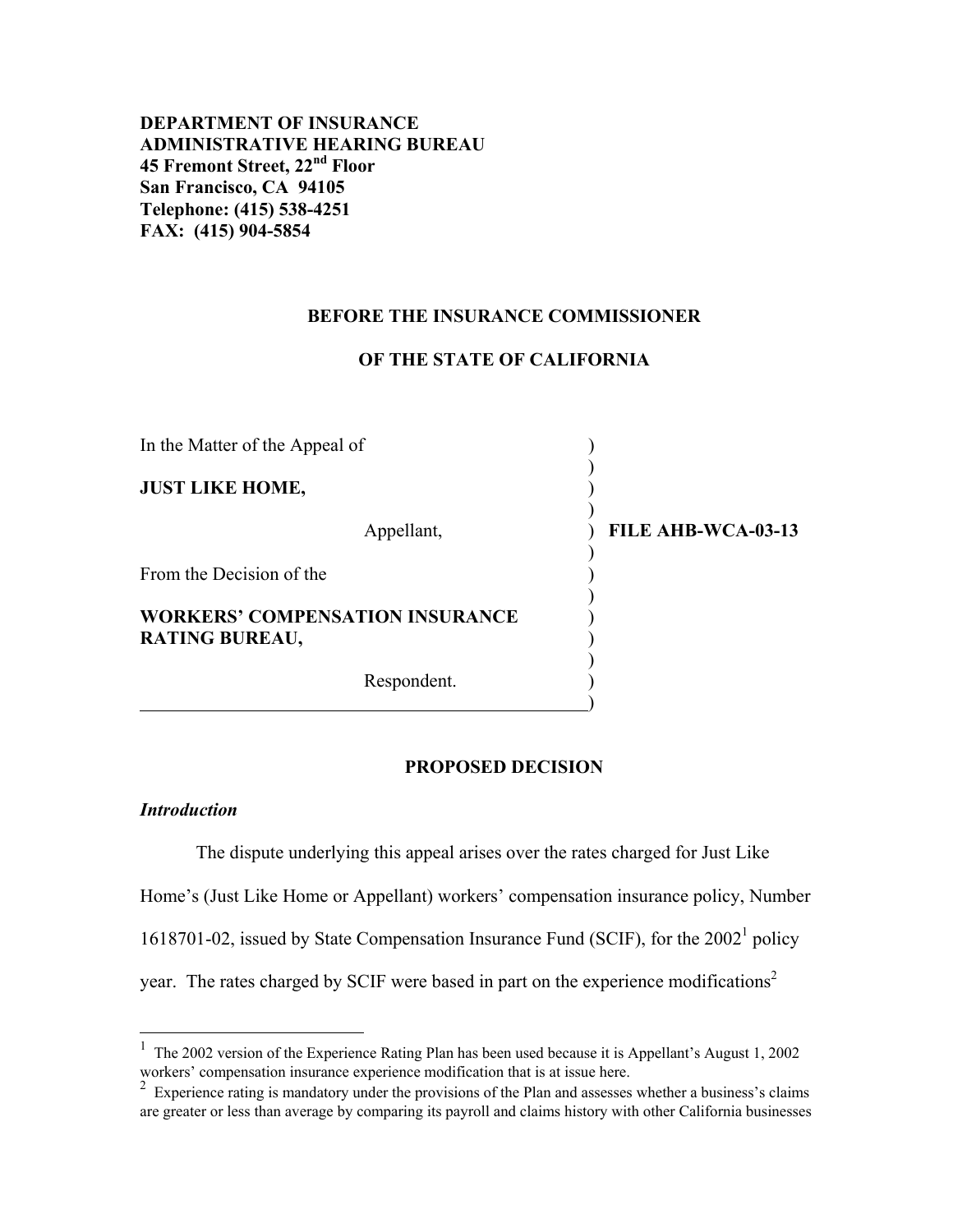assigned to Appellant by SCIF and the Workers' Compensation Insurance Rating Bureau of California<sup>3</sup> (Respondent or the WCIRB), pursuant to the California Workers' Compensation Experience Rating Plan<sup>4</sup> (ERP).

Appellant brings this appeal under Insurance Code section  $11753.1$ <sup>5</sup>. The appeal is from a January 14, 2003 decision of the WCIRB to apply the past experience of Appellant's predecessor in calculating Appellant's experience modification pursuant to the "Change in Status" and the "Change in Ownership" rules of the ERP. Additionally, Appellant disputes the time period used for the calculation of the experience modification. For the reasons that follow, the WCIRB's decision is affirmed.

#### *Issue Statements*

 $\overline{a}$ 

Under Section IV, Rule 1—"Change in Status" and Section IV, Rule 1 (a)—

"Change in Ownership" of the ERP, was the WCIRB correct in assigning Appellant's

predecessor company's experience modification to Appellant for its 2002 workers'

compensation insurance policy?

Is the calculation of Appellant's experience modification correct when the

WCIRB used only experience from policies that had both incepted within the experience

in the same industry. An employer's premium may be adjusted up or down depending on its experience modification.

<sup>&</sup>lt;sup>3</sup> The WCIRB is a rating organization licensed by the Insurance Commissioner under California Insurance Code section 11750, et seq., to assist the Commissioner in the development and administration of workers' compensation insurance classification and rating systems. The WCIRB serves as the Commissioner's designated statistical agent for the purpose of gathering and compiling experience data developed under California workers' compensation and employers' liability insurance policies. (Ins. Code §11751.5.) 4

<sup>&</sup>lt;sup>4</sup> The California Workers' Compensation Experience Rating Plan is approved by the Commissioner under a grant of legislative authority. (Ins. Code §11734 (a).) The ERP itself acknowledges this and provides further that the rules "govern the experience rating procedure to be followed in accordance with California workers' compensation insurance." (ERP, Section I, Rule 1.)

<sup>&</sup>lt;sup>5</sup> Section 11753.1, subdivision (a), authorizes any person aggrieved by a rating organization's decision to appeal the decision to the Insurance Commissioner.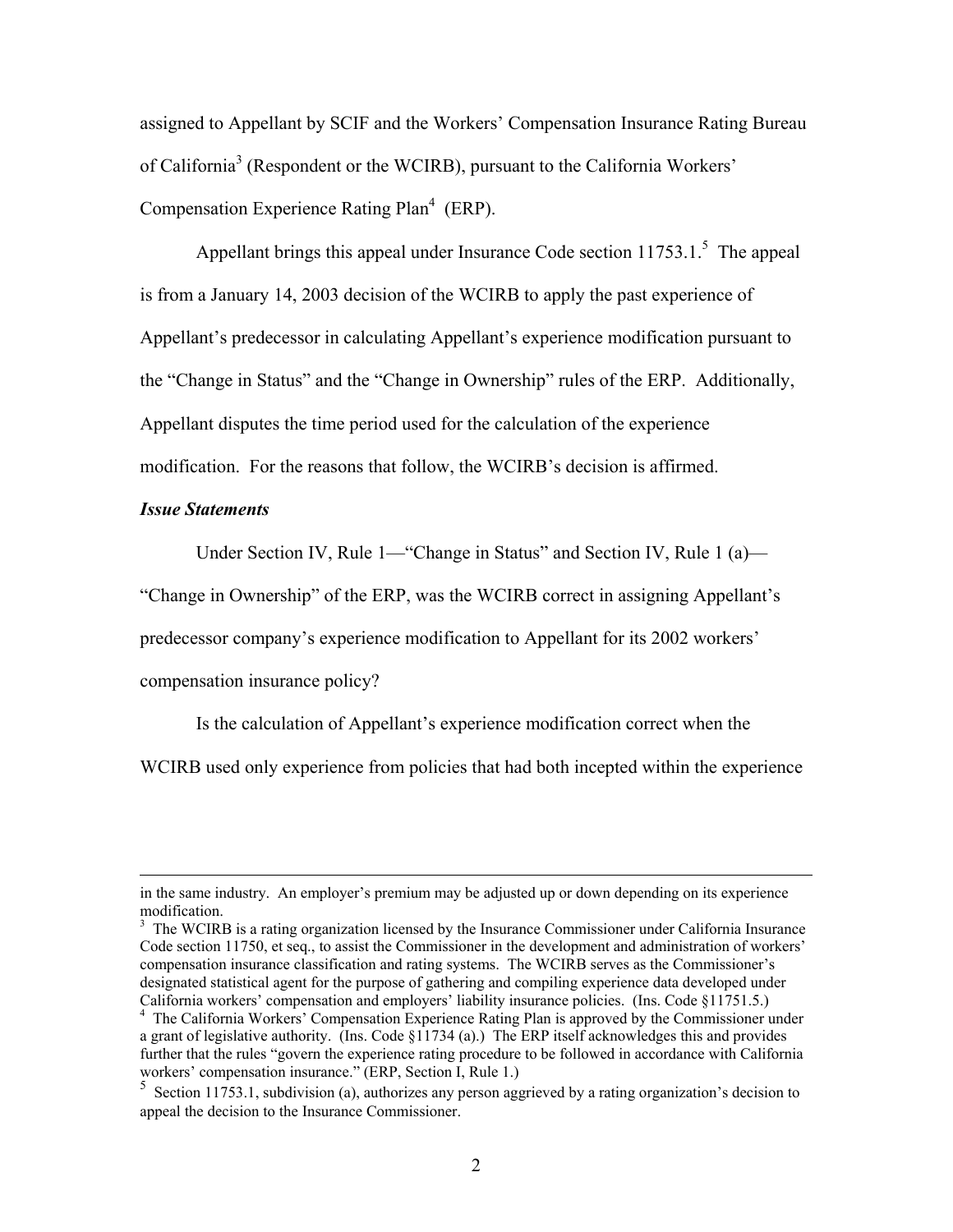period and for which the complete policy period had terminated prior to the reporting date?

#### *Procedural History*

On February 13, 2003, Appellant initiated these proceedings by filing a written appeal with the Insurance Commissioner of the WCIRB's January 14, 2003 decision. California Department of Insurance Administrative Law Judge Lisa A. Williams conducted a live evidentiary hearing in this matter on May 28, 2003.

The parties filed written briefs and Joint Exhibits 1 through 31 (Bates Stamp Numbers 1 through 102) prior to the hearing. On May 27, 2003, Appellant submitted Exhibits 32 through 34 (which were not Bate Stamped) as additional Joint Exhibits. At the evidentiary hearing, Respondent requested that Exhibit 35 (which was not Bate Stamped) be admitted as an additional Joint Exhibit. All of the Exhibits were admitted as Joint Exhibits except Exhibits 20, 32, 33, 34 and the redacted portion of Exhibit 19. The admitted Joint Exhibits and the testimonial evidence given at the hearing comprise the record evidence in this matter.

owners of Just Like Home, appeared and testified on Appellant's behalf. David Voss, testify. Russell Kuhn appeared as counsel for Appellant. Pamela Meak-Voss, one of the Pamela's husband and the other owner of Just Like Home, also appeared but did not

John N. Frye appeared as counsel for Respondent the WCIRB. Eric Riley, WCIRB Manager of the Policy Examination Department, appeared and testified as an expert witness on Respondent's behalf. The record remained open until June 13, 2003, when the case was submitted and the record closed.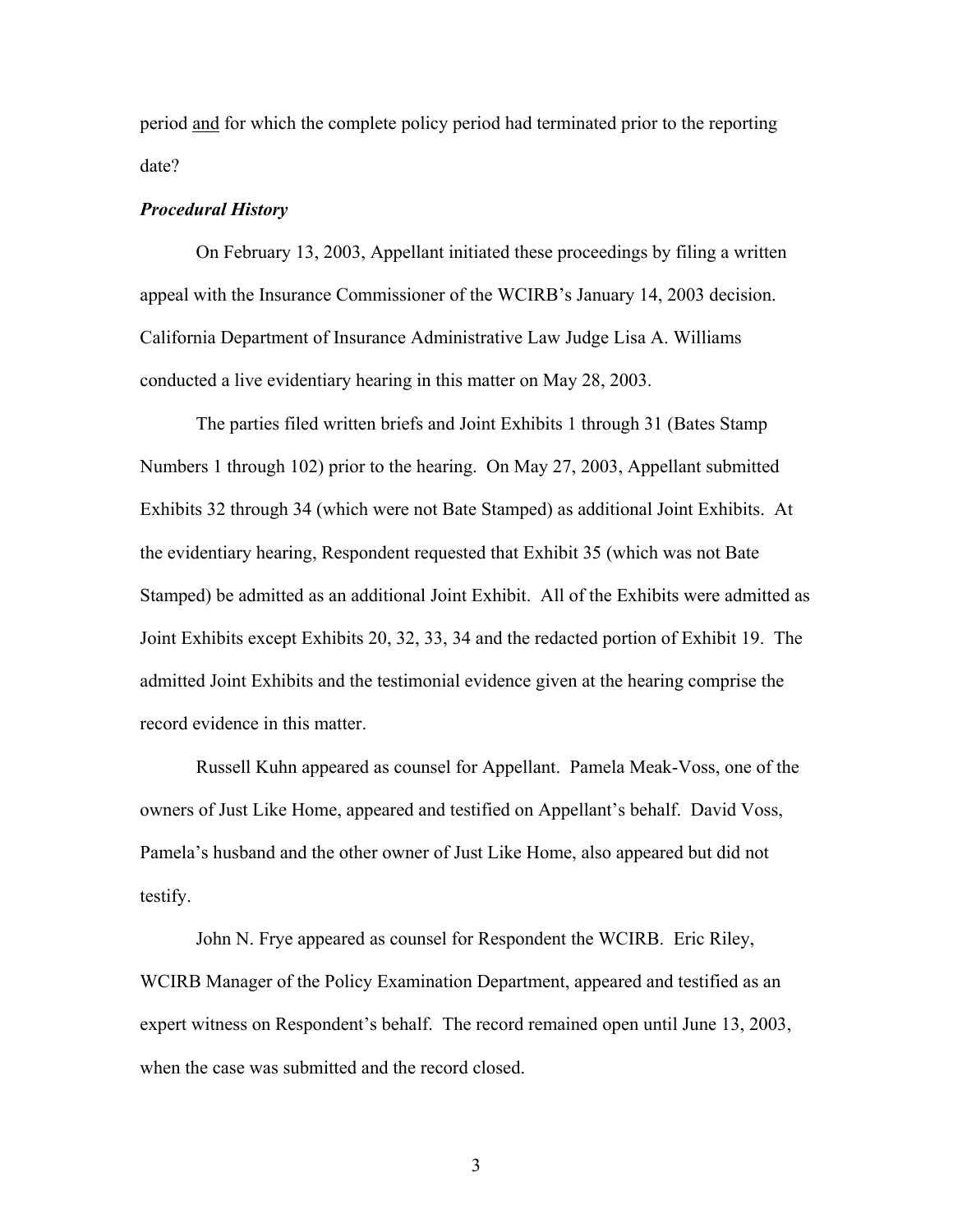### *Parties' Contentions*

Appellant contends that for worker's compensation insurance experience modification purposes, the experience of its predecessor, In-Home Care Providers, should not be applied as Appellant's experience. This contention is based on Appellant's belief that the administrative changes in Just Like Home's management under the Voss' new ownership and direction constituted a material change in operations under the Change in Status Rule of the ERP, Section IV, Rule 1, Subsection b. Additionally, Appellant contends that the WCIRB did not properly calculate Appellant's experience modification.

The WCIRB contends that Appellant's predecessor's experience does apply as Appellant's experience for worker's compensation insurance experience modification purposes pursuant to Section IV, the Change in Status and Ownership Rules of the ERP, and that Appellant's experience modification was properly calculated pursuant to Section III, Rules 2 and 3, of the ERP.

#### **FINDINGS OF FACT**

Terri Faulkner was the owner of an in-home care service doing business under the name "In-Home Care Providers" (Joint Exhibit (JE) 7). Pamela Meak-Voss started working for Faulkner at In-Home Care Providers in September 1999 (Hearing Transcript (HT), 27:18-25, 28, 29:1-4; JE 21, Bate Stamp No. 52). Faulkner retired due to illness, and on October 16, 2000, Pamela and David Voss entered into an agreement with Faulkner to purchase the majority of the assets of Faulkner's in-home care business, In-Home Care Providers (JE 7, 13). The purchase agreement provided that Faulkner would cease providing client services and cease the use of the trade name In-Home Care Providers on December 31, 2000 (JE 7). The Voss' Just Like Home operation began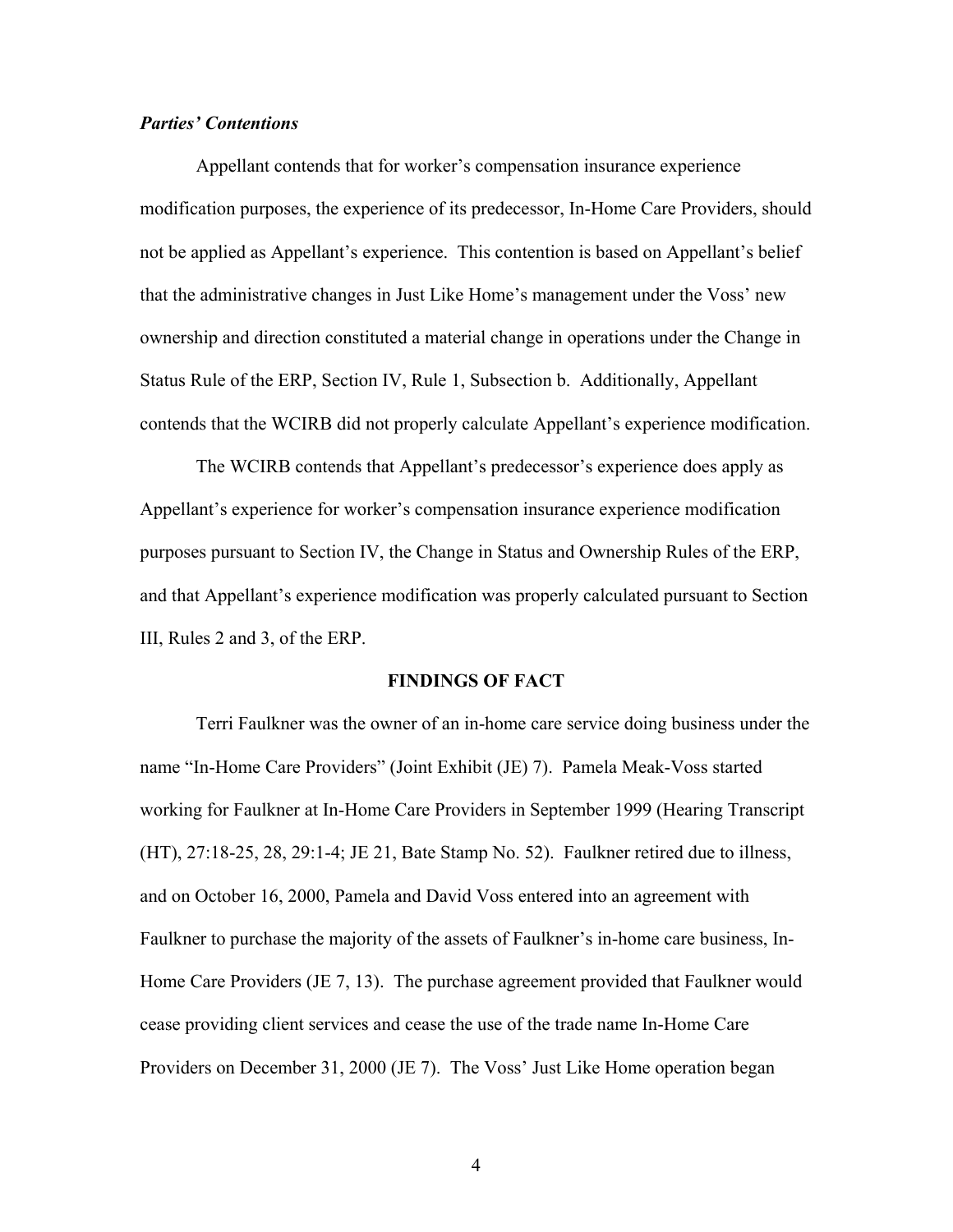doing business on January 1, 2001 (HT, 21:21-25, 22:1-2; JE 22, Bate Stamp No. 56).

It is undisputed between the parties that there was a material change in ownership when Just Like Home purchased the majority of the assets of In-Home Care Providers. It is also undisputed between the parties that there was no material change in employees when Just Like Home commenced its business because Just Like Home employed over 50% of the employees that had previously been employed by In-Home Care Providers within the first ninety days after Just Like Home commenced doing business (JE 17, 24, Bate Stamp No. 68). At the end of Appellant's first quarter business operation, 72% of Appellant's employees were composed of former In-Home Care Providers' employees (JE 17, 24, Bate Stamp No. 68).

After Just Like Home commenced doing business, Ms. Meak-Voss instituted new methods of treatment and training of the employees that differed from those that had been employed by Ms. Faulkner, and she instituted new rules that helped to reduce the number of employee injury claims (HT, 30:15-25, 31-36, 37:1-3, 38:1-9). However, the nature of Appellant's business did not change; it remained an in-home care service provider, and it was not assigned a new classification code by the WCIRB (HT, 50:12-25, 51:1-2, 54:2-25, 55:1-14). After Just Like Home purchased the assets of In-Home Care Provider, Just Like Home's operations continued to be assigned to Classification Code 8827, "Homemaker Services" (JE 1, 2, 3, 31).

On October 29, 2002, Mr. Kuhn, Appellant's counsel, contacted the WCIRB to inquire about an increase in Appellant's experience modification rating from 120% to 185% (JE 8). On November 4, 2002, Mr. Riley of the WCIRB responded to the inquiry. Thereafter, numerous written communications took place between the parties, including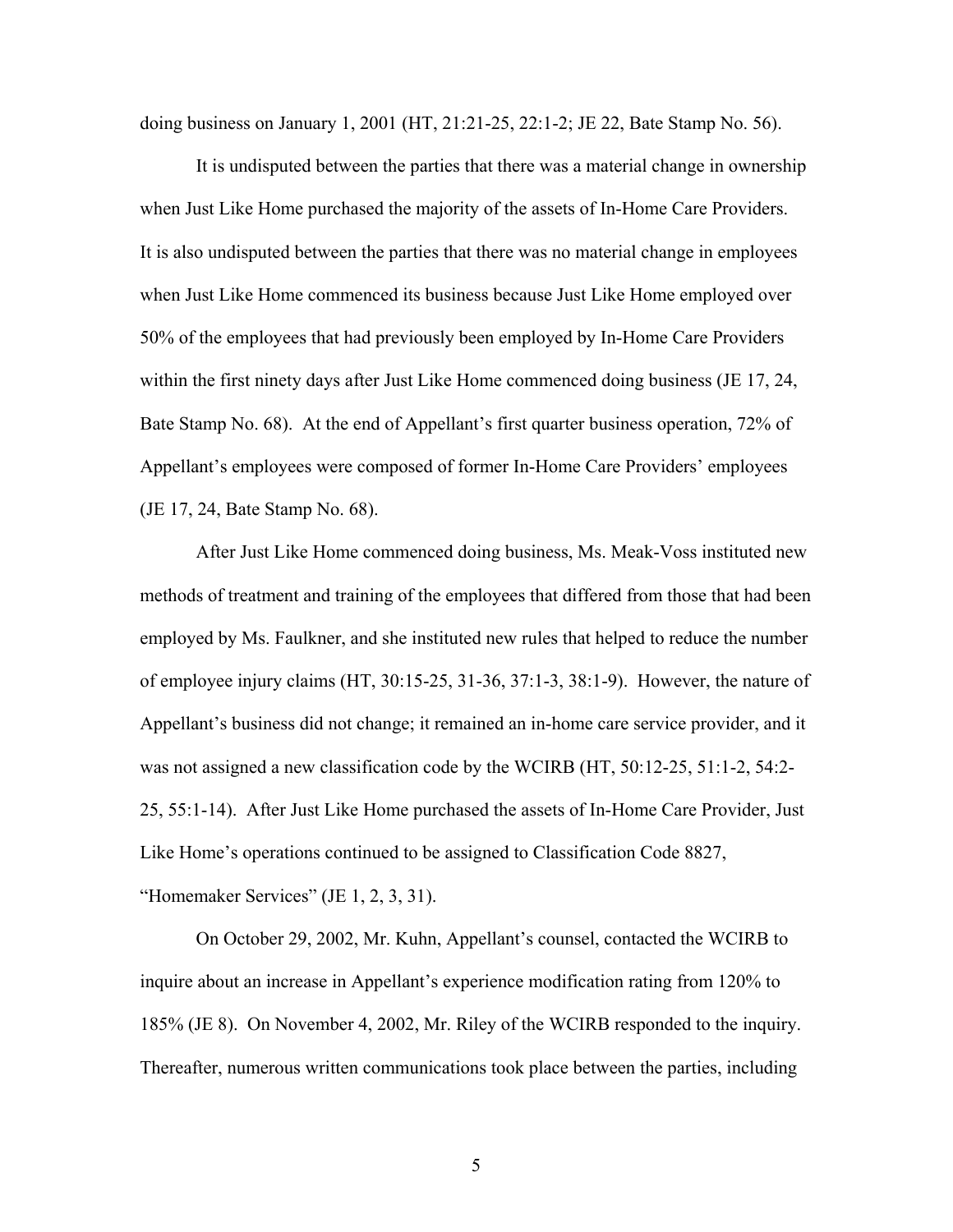an explanation of how Appellant's 2002 experience modification was calculated.

The applicable experience period begins November 1, 1997 and runs to November 1, 2000. $\mathrm{6}$  The insured had two policies with 2000-year inception dates (08/01/00 to 9/30/00 and 9/30/00 to 01/01/01), representing 5 months' worth of coverage. This is why the year 2000 payroll indicated on the Experience Rate Sheet for the 2002 experience modification is less than other years (JE 3). Conversely, for the August 2003 ex-mod, the insured will have two policies with year 2001 inception dates (01/01/01 to 08/01/01 and 08/01/01 to 08/01/02), representing 19 months' worth of coverage.

In administering the rules of the Experience Rating Plan regarding data relevant to the calculation of the experience modification, the WCIRB applies the Uniform Statistical Reporting Plan (USRP) with respect to how the data is received and the frequency requirements on reporting data to the WCIRB (HT, 61:22-25, 62, 63:1-2). Here, Appellant's 2002 experience period included less than 36 months' data because Appellant did not have 36 months' worth of usable data from which to calculate the 2002 experience modification (HT, 69:2-25, 70-72, 73:1-13; JE 35, Bate Stamp Nos. 106- 107). Only 5 months of the 2000 payroll was congruent with the policies incepted within the experience period.

On January 14, 2003, the WCIRB issued a final decision to apply the past experience of In-Home Care Providers in calculating Appellant's experience modification for workers' compensation insurance experience rating purposes, pursuant to the "Change in Status Rule" and the "Change in Ownership Rule" of the ERP (JE 23).

 $\overline{a}$ 

 $<sup>6</sup>$  See Section III, Rule 2 of the ERP for the definition of the 3 year experience period: "The experience</sup> period shall be three (3) years, commencing four (4) years and nine (9) months prior and terminating one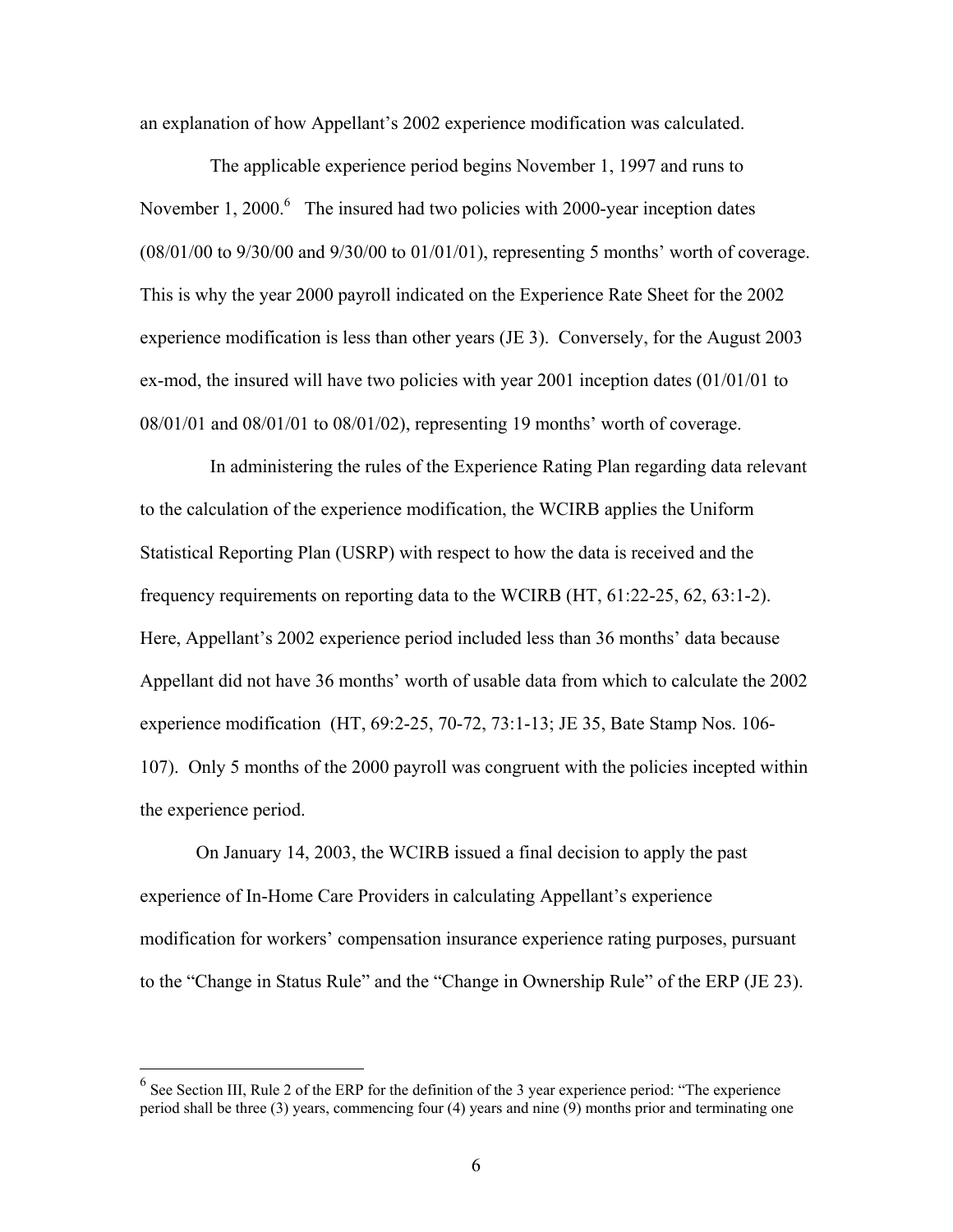#### **LEGAL ANALYSIS**

#### *The Insurance Commissioner's Regulations*

The legislative goals of experience rating are expressed in California Insurance Code section 11736, which became effective January 1, 1995. Insurance Code section 11736 provides:

An experience rating plan shall contain reasonable eligibility standards, provide adequate incentives for loss prevention, and shall provide for sufficient premium differentials, so as to encourage safety.

The California Legislature has declared that compliance with the experience rating plan is mandatory. "Every workers' compensation insurer shall adhere to a uniform experience rating plan filed with the commissioner by a rating organization designated by the commissioner and subject to his or her disapproval." (California Insurance Code §11734 (a).)

The provisions of the California Workers' Compensation Experience Rating Plan are part of the Insurance Commissioner's regulations, at title 10, California Code of Regulations, section 2353.1. The WCIRB, as the rating organization designated by the commissioner, must develop experience modifications in the manner prescribed in the regulations. The Experience Rating Plan is defined, as used in these regulations, as the Workers' Compensation Rating Plan approved by the Insurance Commissioner of the State of California. (ERP, Part I, Section II, Paragraph 4.) These regulations have a binding effect equal to the force of legislative enactments. (*Agricultural Labor Relations Bd*. v. *Superior Court* (1976) 6 Cal.3d 392, 401.)

#### **Change in Status**

 $\overline{a}$ 

The rules governing change in status and combination of entities based on

<sup>(1)</sup> year and nine (9) months prior to the date for which an experience modification is to be established."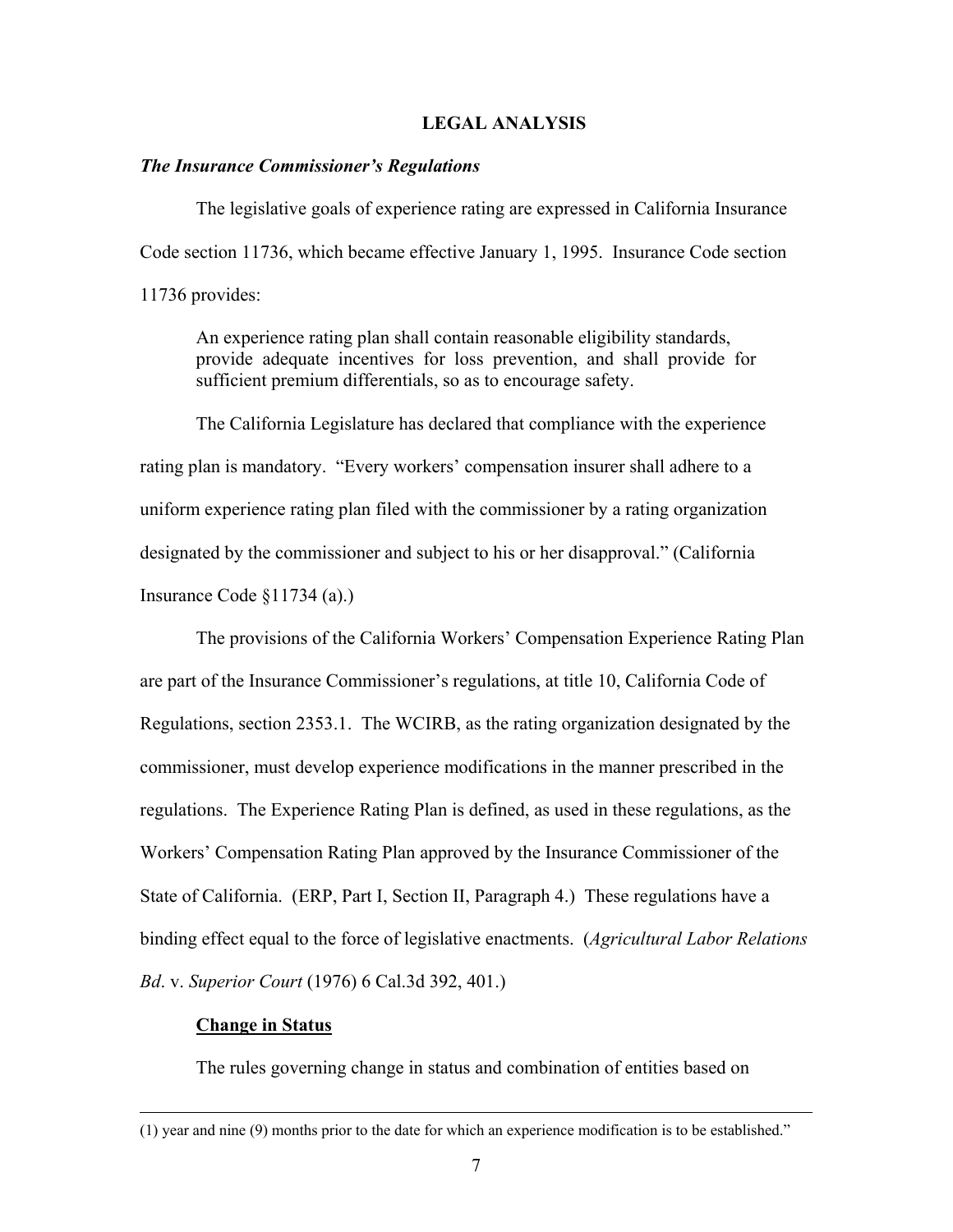ownership are set forth in the ERP. With respect to change in status based on change in ownership, the ERP provides in pertinent part:

Rule 1. Change in Status (Ownership, Operations and Employees). The following rules govern the use of past experience in future experience ratings whenever a change in ownership, management, control, operations or employees occurs. *Experience of the past shall be used in future experience ratings unless a material change in ownership*, as specified in paragraph a, *is accompanied by a material change in operations or employees as specified in paragraph b*. (Emphasis added). (ERP, Section IV, Rule 1.)

Rule 1 specifically states that whenever there is a change in ownership,

management, control, operations or employees, experience of the past **shall** be used in

future experience ratings **unless a material change in ownership is accompanied by a** 

**material change in operations** or employees.7

### **Change in Ownership**

The rules governing a material change in status resulting from the purchase of a

business' assets, such as occurred here, are set forth in the Experience Rating Plan.

Where the majority of the assets of one business have been purchased by another, for the

purpose of experience rating, a determination must be made first as to whether a change

in ownership occurred.

The parties do not dispute that a change in ownership occurred when Appellant purchased the majority of the assets of In-Home Care Providers. (ERP, Section III, Rule 4, (b) and (d).)

### **No Change In Employees**

The parties do not dispute that there was no material change in employees after

<sup>&</sup>lt;sup>7</sup> Although in its initial appeal, Appellant contended that it had accomplished a material change in employees when the change in ownership occurred, Appellant has since dropped that claim from its appeal (HT, 53:9-25, 54:1-9; JE 19; Appellant's Pre-Hearing and Reply Briefs).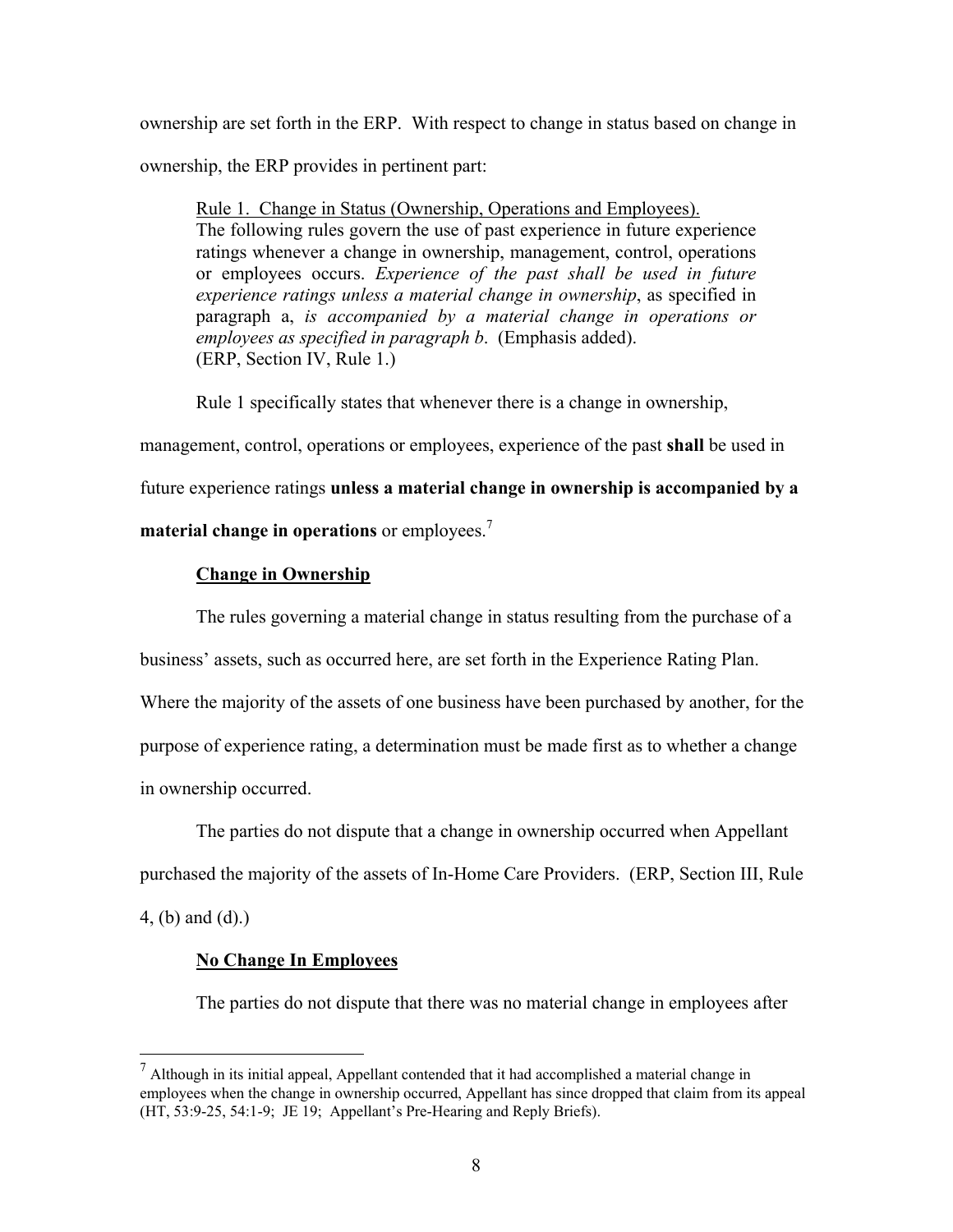Appellant purchased In-Home Care Providers' assets. Appellant admits that it employed over 50% of In-Home Care Providers' employees within the first ninety days after Appellant commenced doing business.

#### **No Change In Operations**

Appellant argues that when the Vosses became the new owners and started Just Like Home, that change in ownership was accompanied by a material change in operations because Pamela Meak-Voss instituted administrative changes and improvements in Just Like Home's management by improving safety rules and treatment of staff. Appellant claims that these changes reduced Appellant's incidence of employee workers' compensation insurance injury claims, thereby accomplishing a material change in operations resulting in a material change in status under the Change in Status Rule of the ERP. However, Appellant's contention that these changes created a material change in status under Rule 1 is erroneous and ignores the definition of a material change in operations set forth in Rule 1 of the ERP.

A material change in operations is defined in the ERP, in pertinent part, as:

A change in operations is material *only if*:

(a) *the operations (which underwent the material change in ownership) were changed*, during the first ninety (90) days following the material change in ownership, *to such an extent that the process and the hazard to which the employees (who conduct such operations) are exposed differ substantially from the process and the hazard to which they were exposed prior to the material change in ownership*, *and*,

(b) *the change in operations results in a reclassification of the operations by the Bureau.* (Emphasis added).

(ERP, Section IV, Rule 1, Paragraph b, Subsections (1)(a) and (1)(b).)

Even if management changes, past experience still applies where there is a

material change in ownership but no change in operations such that process and hazard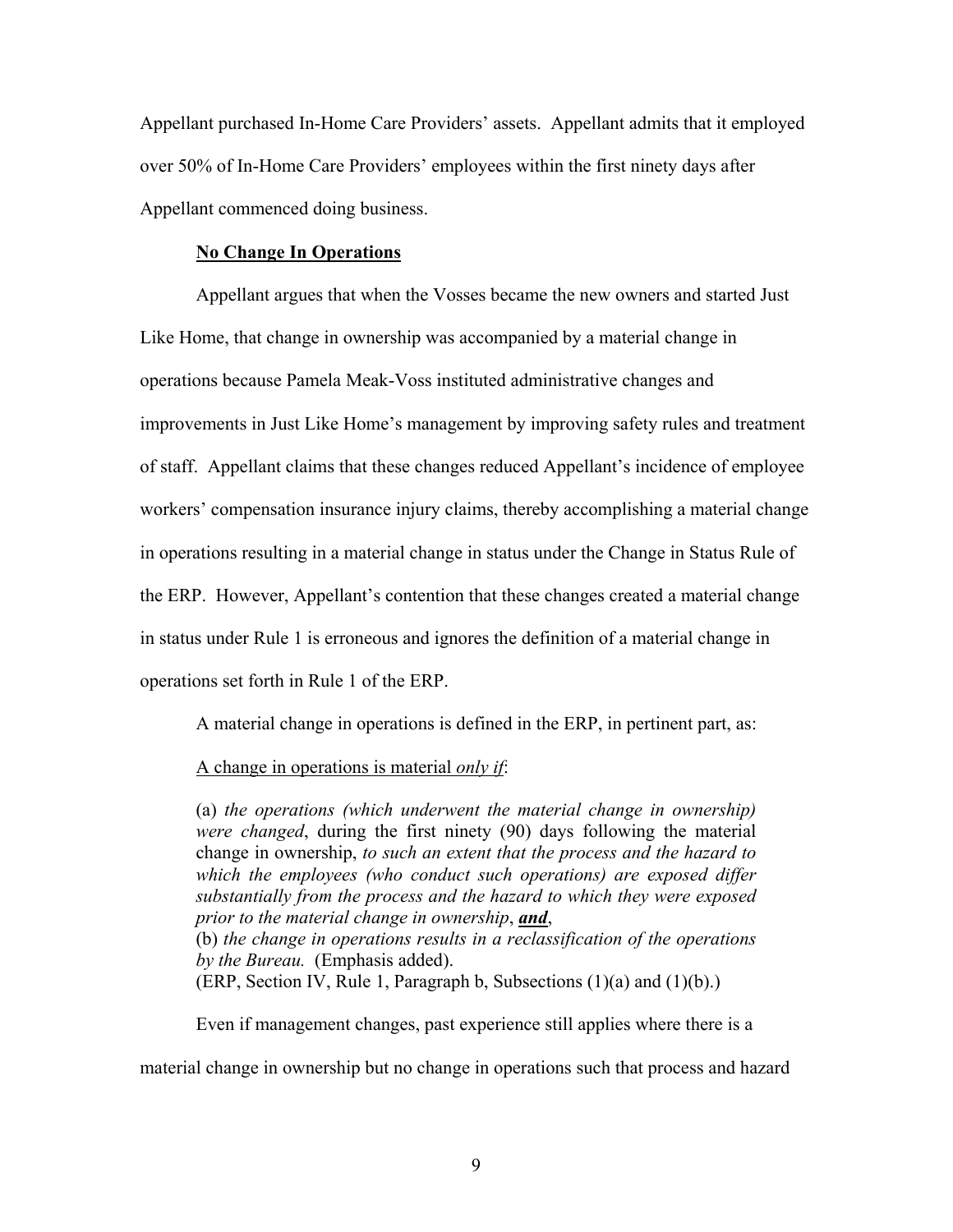are so different that the operations are reclassified. Management and operations are not one and the same.

The term "management" is not defined in the ERP. As a result, Appellant contends that Appellant can establish its definition, and Appellant's definition is that "administrative changes in a businesses' management and improvements in the facility constitute a material change in operations." Appellant's argument fails because Rule 1 and its subsections,  $(b)(1)$  and  $(b)(2)$ , are clear. These rules require that the objective criteria of ownership, operations and employees, which are all defined, must be used to determine the application of past experience to a material change in ownership. Therefore, even if the "management" of a facility changes, experience of the past shall still apply. It is only if there is both a material change in ownership and a material change in operations (as defined) that past experience does not apply.

Here, despite administrative changes and training, process and hazard did not change to such an extent that the WCIRB reclassified the operations. It is still an inhome care provider. The necessary prerequisites for a "material change in operations" have not been met.

The fact that the Vosses made improvements in the new facility and in the treatment of their employees is commendable, and if these improvements continue, they will benefit from their efforts in the near future as their experience modification decreases in response to fewer employee injury claims. However, these types of changes do not constitute a material change in operations under the ERP. The governing factor for this purpose is the type of process and hazard, not the frequency of process and hazard.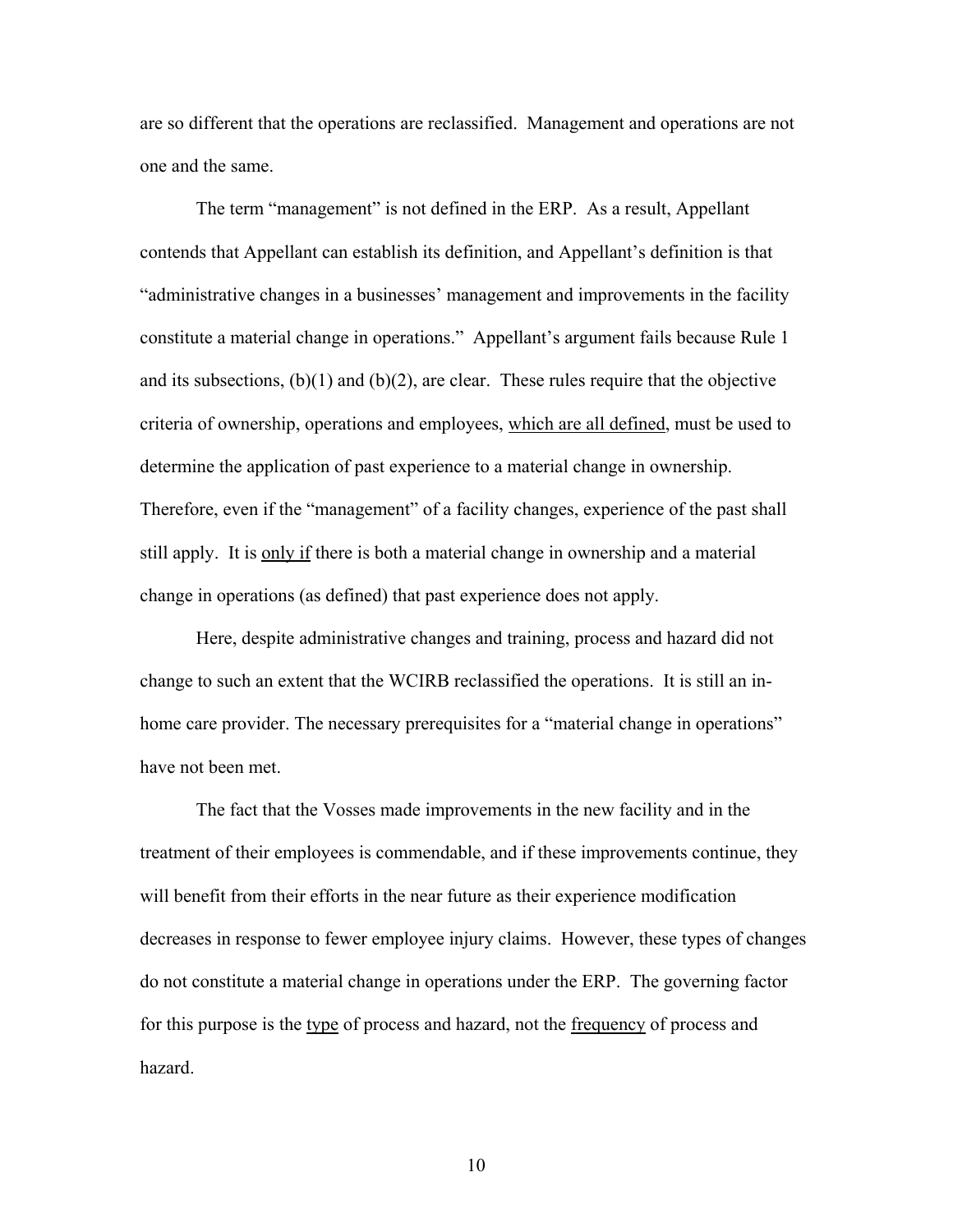In sum, Just Like Home did not meet either of the requirements of Section IV, Rule 1, Paragraph b, Subsections  $(1)(a)$  or  $(1)(b)$  of ERP, for a material change in operations when the Vosses commenced doing business as Just Like Home on January l 1, 2001. Accordingly, the WCIRB correctly applied In-Home Care Provider's past experience under Faulkner's ownership to Appellant's experience under the Voss' ownership.

#### **Experience Modification Calculation**

Appellant relies on the definition of experience rating found in the California Insurance Code section11730 (c), in support of its contention that the WCIRB incorrectly calculated its experience modification rating because the WCIRB used 29 months' data instead of 36 months' data in calculating Appellant's experience modification. Appellant is incorrect in this assertion.

Insurance Code section 1730 (c) states: "'Experience rating' means a rating procedure *utilizing past* insurance *experience of the individual policyholder* to forecast future losses . . . ." (Emphasis added). This definition however, cannot be read in isolation. Appellant's reliance on this code section in isolation ignores the requirements of Section III, Rules 2 and 3, of the ERP**.** 

The ERP advises that its rules shall govern the experience rating procedure to be followed in connection with California workers' compensation insurance. (ERP, Section I, Rule 1.) The rules of the ERP are mandatory and must be applied equally to all employers. The rules have been promulgated by the Insurance Commissioner under a grant of legislative authority and after formal public hearings. They have the same force and effect as statutes (*Yamaha Corp*. v. *State Board of Equalization* (1998) 19 Cal. 4th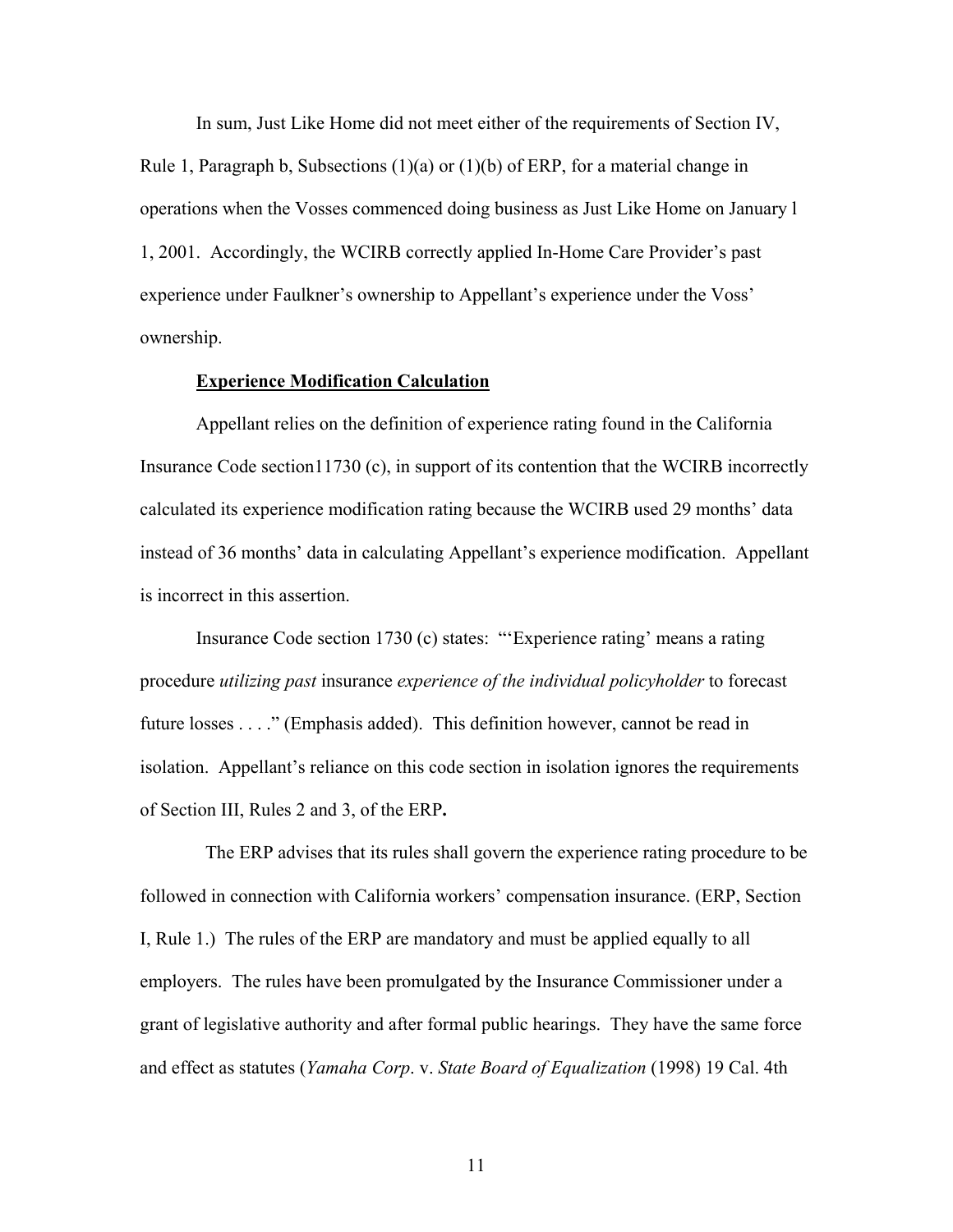1). The rules cannot be disregarded by the WCIRB, nor can they be rewritten or revised

by the Commissioner sitting in his adjudicatory capacity.

Section III, "Eligibility and Experience Period," Rule 2, "Experience Period,"

defines the experience period as follows:

**Experience Period.** The experience period shall be three (3) years, commencing four (4) years and nine (9) months prior and terminating one (1) year and nine (9) months prior to the date for which an experience modification is to be established.

Section III, Rule 2 generally establishes a 3 year or 36 month period of time of losses and

payroll from which to calculate an experience modification. However, there are

exceptions to this general rule. Section III, "Eligibility and Experience Period," Rule 3,

"Experience to be Used for Rating California Workers' Compensation Insurance Risks,"

further defines the experience that must be used to calculate an experience modification,

as follows:

**Experience to be Used for Rating California Workers' Compensation Insurance Risks.** The entire California workers' compensation insurance experience of a risk (except as hereinafter provided) developed under any policy which provides California workers' compensation insurance coverage for all or a part of the risk's operations **and which incepts within the experience period** shall be reported and used in determining its experience modification. The experience of any such policy shall be used whether the operations covered by such policy are normal to the risk's business or otherwise. **Only completed policy periods shall be used.** (Emphasis added).

In C & W Truck and Equipment Co., File No. ALB-WCA-93-9 (DOI Precedential

Decision, effective January 11, 1994), the Commissioner included the experience of all

policies incepting in the experience period but not the experience of a policy replacing or

continuing a policy that incepted during the period that was cancelled before its normal

termination date, because the new policy incepted outside the period.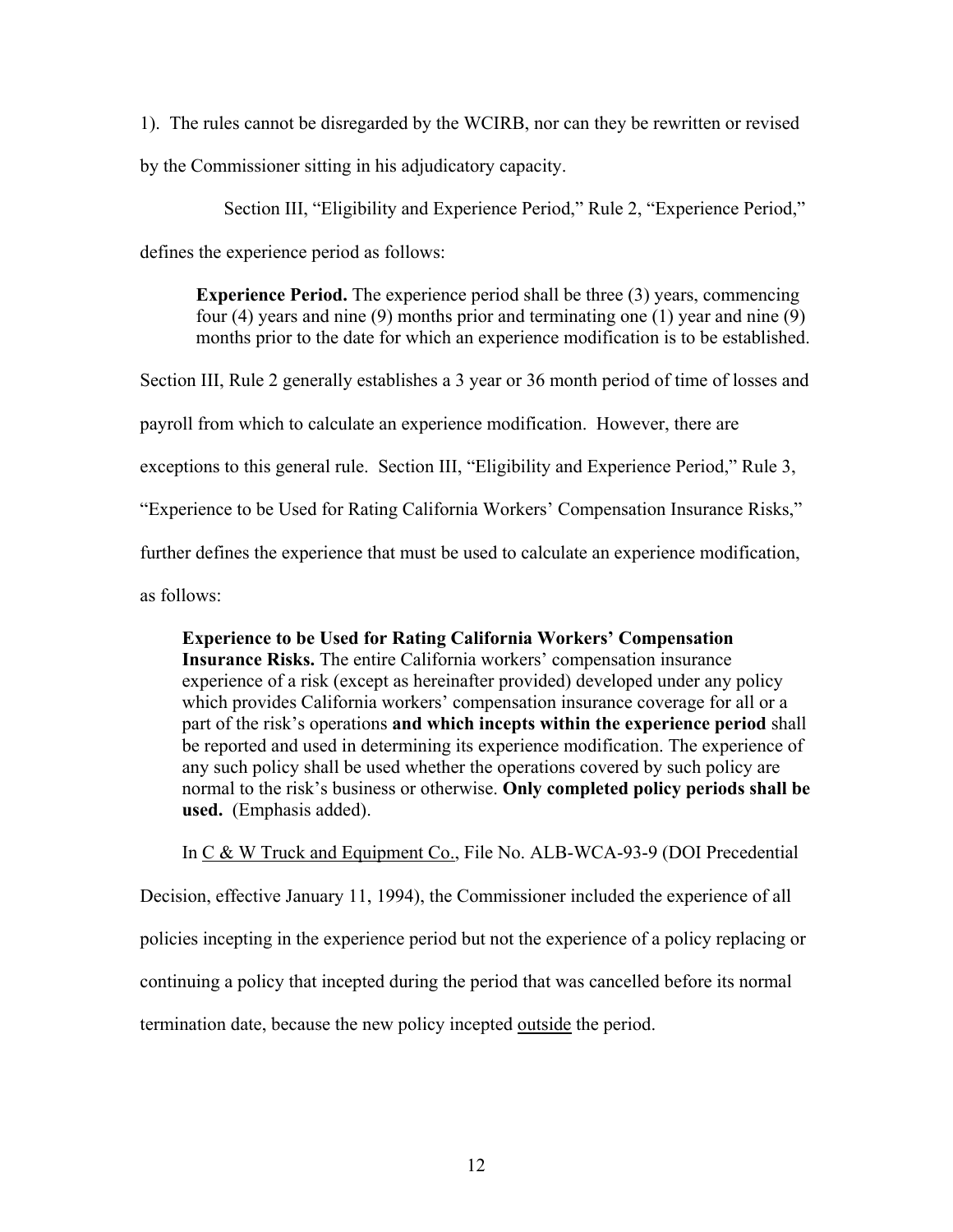The same situation obtains here. Therefore, the WCIRB correctly utilized the

9/30/00 to 01/01/01 policy experience (5 months of losses and 5 months of payroll), but

not the experience from the follow-on 01/01/01 policy. The follow-on policy incepted

outside the experience period.

Furthermore, Part 4, Paragraph A, Section I, Rules 3 and 4, of the Uniform

Statistical Reporting Plan (USRP) define the time limitations for valuing and filing unit

statistical reports.

1

Part 4, Paragraph A, Section I, Rule 3, Subsection (a), states in pertinent part:

**Date of Valuation**. The date of valuation shall be determined as follows:

(a) **First Reports**. Losses included in the first reporting of a given policy year shall be valued as of eighteen (18) months after the month of the inception date of the policy. (Part 4, Paragraph A, Section I, Rule 3, Subsection (a).)

Part 4, Paragraph A, Section I, Rule 4, Subsection (a), states in pertinent part:

**Date of Filing**. The date of filing shall be determined as follows:

(a) First Reports. First reports are due in the Bureau not later than twenty (20) months after the effective date of the policy. (Part 4, Paragraph A, Section I, Rule 4, Subsection (a).)

Rules 3 and 4 of the USRP require that the first level unit statistical report for a

policy be valued at 18 months after policy inception and be filed with the WCIRB 20

months after policy inception (ERP, Part 4, Paragraph A, Section I, Rules 3 and 4). Thus,

the unit statistical report data for a January 2001 policy is not due to the WCIRB until

September 2003. As a result, the WCIRB cannot include data from a January 1, 2001

policy in an August 1, 2002 experience modification, since this data would not have been

received in the WCIRB until after August 1, 2002.<sup>8</sup>

 $8$  The experience period ends at 1 year and 9 months before the modification effective date in order to allow time for a payroll audit, claims evaluations, and data submission.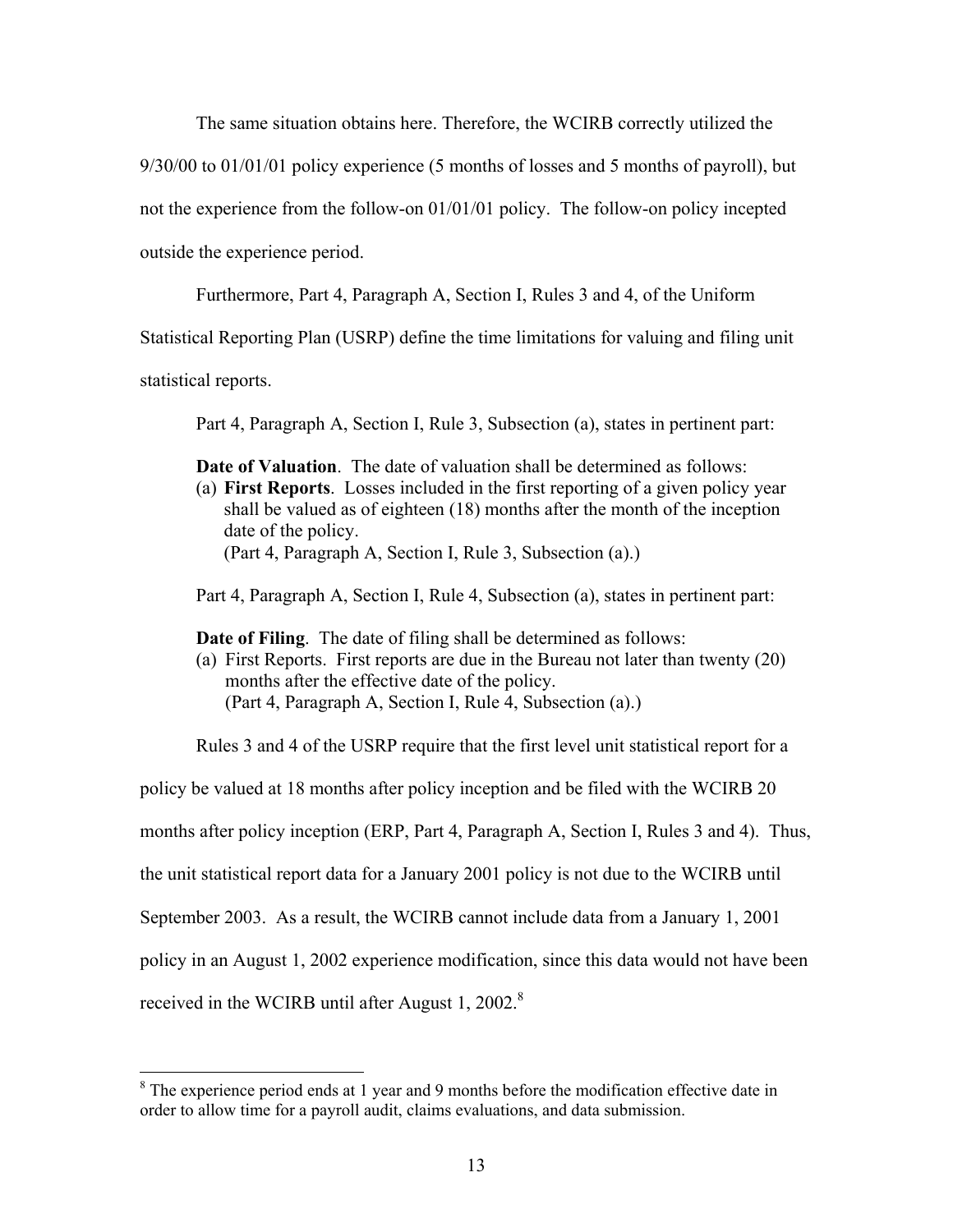experience modifications, calculated according to the same rules. The necessity of setting a termination date for the experience period upon which an experience modification is based goes beyond administrative convenience. It would be simply impossible to get reliable data that immediately precedes the effective date of the experience modification. Appellant's contention that the statute must be so construed is rejected. Appellant will receive the benefit of improved experience in future

### **DETERMINATION OF ISSUES**

Based on all of the above, under the Change in Status Rules of the ERP, the WCIRB was correct in its determination that Appellant Just Like Home's predecessor underwent a material change in ownership but not a material change in status or operations when Just Like Home began doing business on January 1, 2001. Further, the WCIRB correctly calculated Just Like Home's experience modification under the requirements of Section III, Rules 2 and 3, of the ERP.